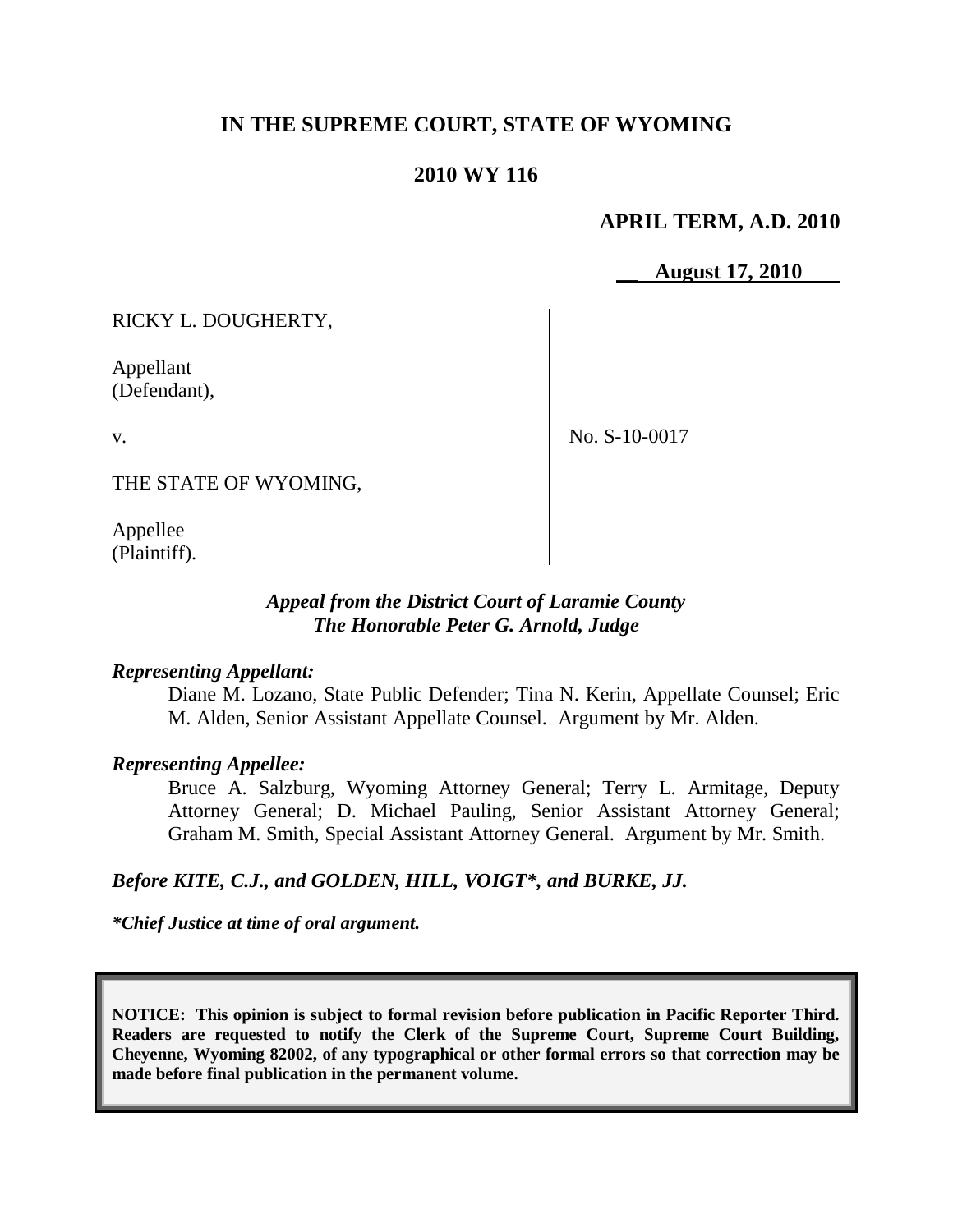#### **VOIGT, Justice.**

 $\overline{a}$ 

[¶1] Ricky L. Dougherty (Dougherty) was convicted by a jury of abusing a vulnerable adult in violation of Wyo. Stat. Ann. § 6-2-507 (LexisNexis 2009). Dougherty appeals from the judgment and sentence of that case arguing that the State failed to present sufficient evidence to support a conviction. We agree with Dougherty and will reverse.

#### **ISSUE**

[¶2] Was sufficient evidence presented to prove Dougherty committed "abuse" of a vulnerable adult as provided in Wyo. Stat. Ann. § 6-2-507?<sup>1</sup>

#### **FACTS**

[¶3] The facts of this case are straightforward and uncontroverted. The victim was a patient in the Acute Rehabilitation Center of Cheyenne Regional Medical Center, where she was recovering from knee replacement surgery. Dougherty, who by all accounts did not know the victim, walked into the victim"s room, masturbated in front of her, and then left. Dougherty was subsequently charged with intentional or reckless abuse, neglect, abandonment, or intimidation of a vulnerable adult, in violation of Wyo. Stat. Ann. § 6-2- 507. A jury convicted Dougherty of intentional abuse of a vulnerable adult. Dougherty was sentenced to not less than eight (8) years nor more than ten (10) years confinement in the Wyoming Department of Corrections. This appeal by Dougherty followed.

## **STANDARD OF REVIEW**

[¶4] The issue presented requires this Court to interpret the meaning of "punishment" found in Wyo. Stat. Ann. § 35-20-102 (a)(ii)(C) (LexisNexis 2009), as it is used to define the term "abuse," found in Wyo. Stat. Ann. § 6-2-507. Based on that interpretation, we must then determine whether sufficient evidence was presented to constitute "abuse" so as to support a conviction under Wyo. Stat. Ann. § 6-2-507.

> Statutory interpretation presents a question of law which we review *de novo. Qwest Corp. v. State ex rel. Dept. of Rev.*, 2006 WY 35, ¶ 8, 130 P.3d 507, 511 (Wyo. 2006).

> > When interpreting statutes, we follow an established set of guidelines. First, we determine if the statute is ambiguous or unambiguous. A statute is unambiguous

 $1$  Dougherty presented three issues for our review; however, because the outcome of the first issue is dispositive we need not address the other two issues.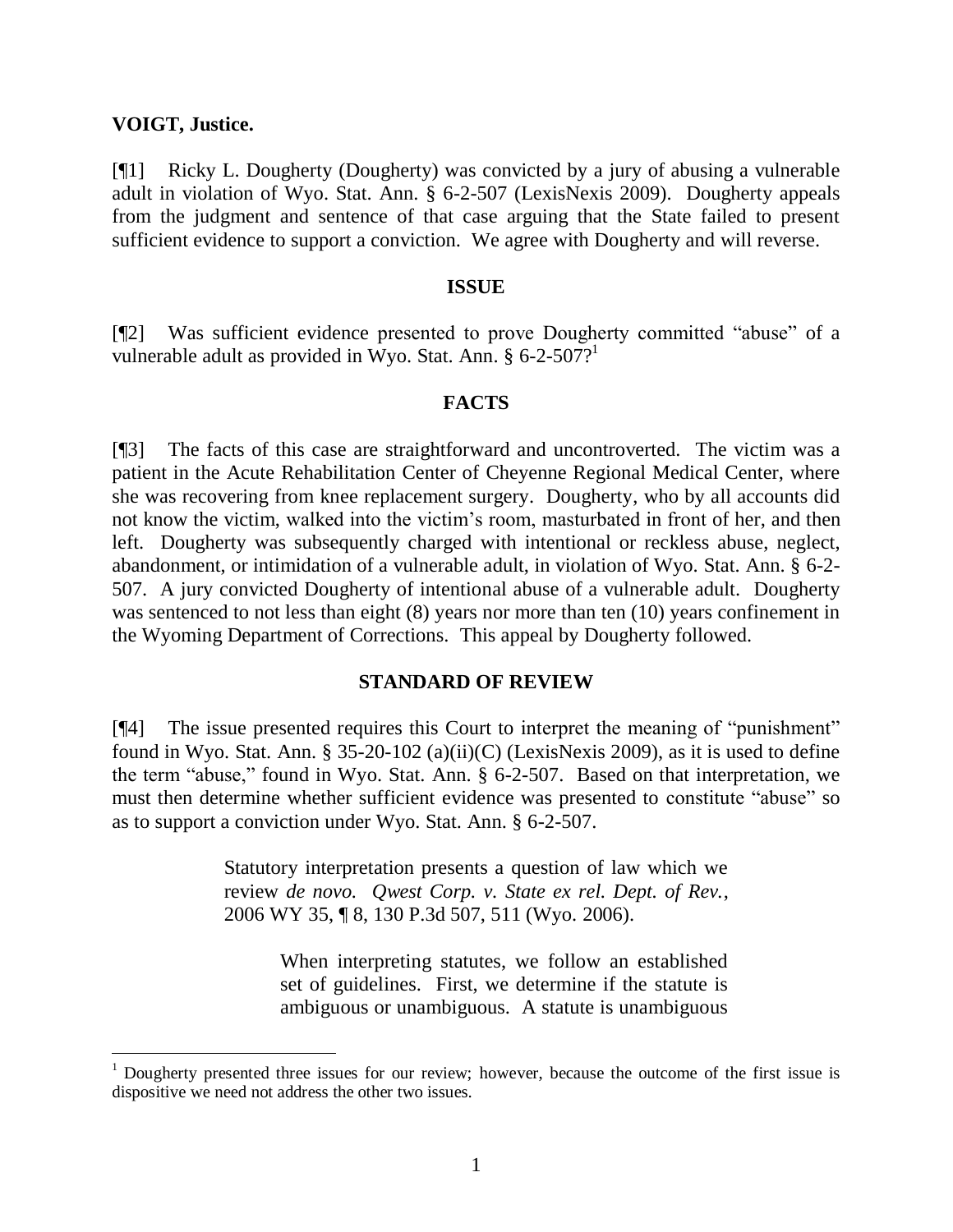if its wording is such that reasonable persons are able to agree as to its meaning with consistency and predictability. Unless another meaning is clearly intended, words and phrases shall be taken in their ordinary and usual sense. Conversely, a statute is ambiguous only if it is found to be vague or uncertain and subject to varying interpretations.

*BP America Prod. Co. v. Department of Revenue*, 2006 WY 27, ¶ 20, 130 P.3d 438, 464 (Wyo. 2006), quoting *State Dept. of Revenue v. Powder River Coal Co.*, 2004 WY 54, ¶ 5, 90 P.3d 1158, 1160 (Wyo. 2004). If a statute is clear and unambiguous, we give effect to the plain language of the statute. *State ex rel. Wyo. Dept. of Revenue v. Union Pacific R.R. Co.*, 2003 WY 54, ¶ 12, 67 P.3d 1176, 1182 (Wyo. 2003).

*Fuller v. State*, 2010 WY 55, ¶ 5, 230 P.3d 309, 310 (Wyo. 2010) (quoting *Exxon Mobil Corp. v. Dep't of Revenue*, 2009 WY 139, ¶ 11, 219 P.3d 128, 134 (Wyo. 2009)).

[¶5] We have said the following regarding the standard of review applied to sufficiency of the evidence claims:

> In reviewing the sufficiency of the evidence . . . , we examine and accept as true the State"s evidence and all reasonable inferences which can be drawn from it. We do not consider conflicting evidence presented by the defendant. We do not substitute our judgment for that of the jury; rather, we determine whether a jury could have reasonably concluded each of the elements of the crime was proven beyond a reasonable doubt. This standard applies whether the supporting evidence is direct or circumstantial.

*Tombroek v. State*, 2009 WY 126, ¶ 16, 217 P.3d 806, 812-13 (Wyo. 2009) (quoting *Smith v. State*, 2009 WY 2, ¶ 8, 199 P.3d 1052, 1056 (Wyo. 2009)).

## **DISCUSSION**

[¶6] Dougherty argues that the State failed to provide sufficient evidence to demonstrate that the act of masturbating in front of the victim resulted in a violation of the charged offense of intentional abuse of a vulnerable adult, found at Wyo. Stat. Ann. § 6-2-507(a) and (c). That statute provides in relevant part: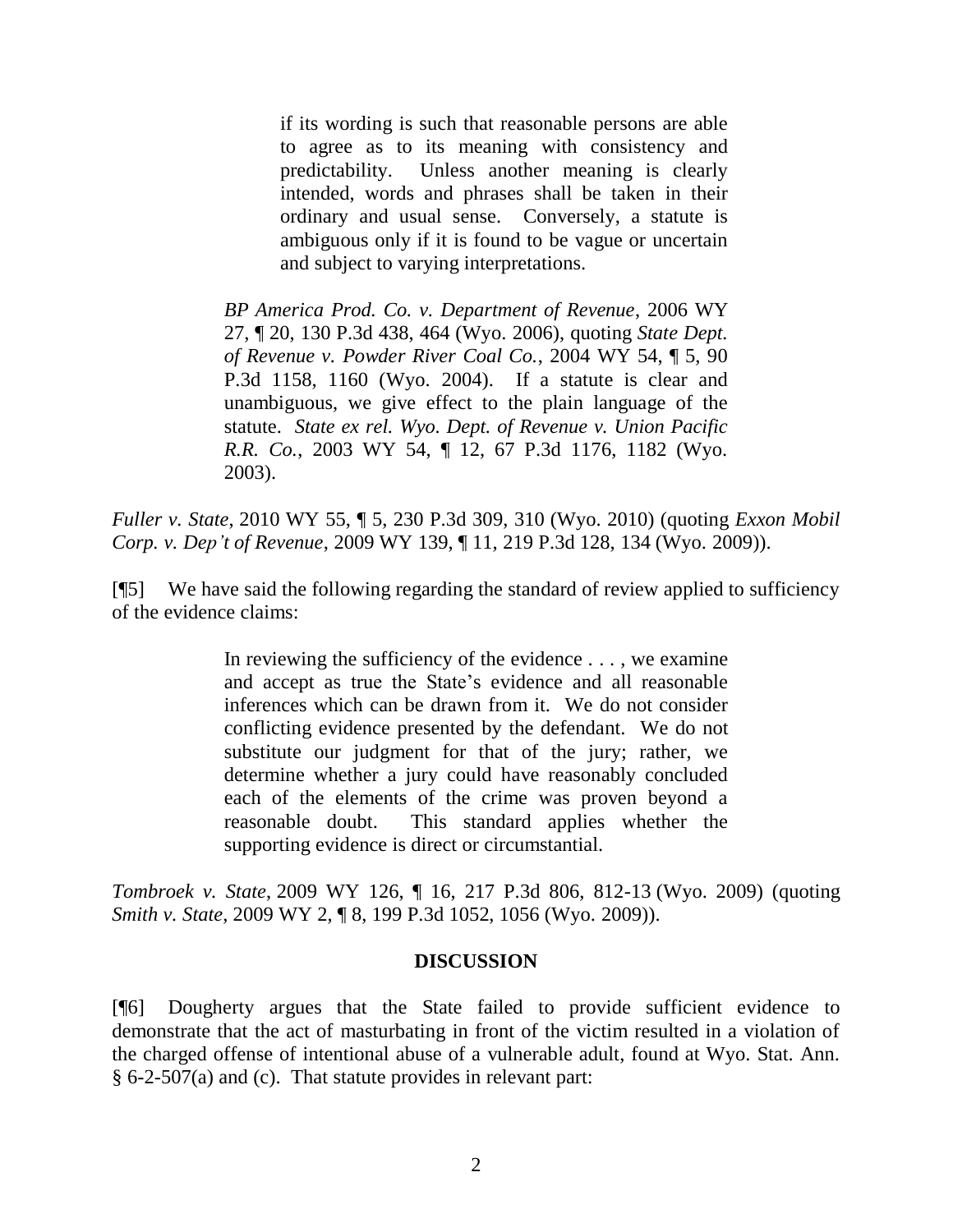(a) Except under circumstances constituting a violation of W.S. 6-2-502, a person is guilty of abuse, neglect, abandonment or exploitation of a vulnerable adult if the person intentionally or recklessly abuses, neglects, abandons, intimidates or exploits a vulnerable adult.

. . . .

(c) Intentional abuse, neglect or abandonment of a vulnerable adult is a felony punishable by not more than ten (10) years in prison, a fine of not more than ten thousand dollars (\$10,000.00), or both, and registration of the offender"s name on the central registry.

. . . .

- (e) As used in this section:
	- (ii) "Abuse" means as defined in W.S.  $35-20-102(a)(ii)$ .]

Specifically, Dougherty argues that the act he committed did not fit the definition of "abuse" as defined in Wyo. Stat. Ann. § 35-20-102(a)(ii)(C), as the act did not constitute "punishment." In relevant part, Wyo. Stat. Ann. § 35-20-102 (a)(ii) provides:

(a) As used in this act:

. . . .

 $\overline{a}$ 

. . . .

(ii) "Abuse" means the intentional or reckless infliction, by the vulnerable adult's caregiver, family member or other individual of:

. . . .

(C) Cruel punishment with resulting physical or emotional harm or pain to a vulnerable adult  $\lfloor 1^{2} \rfloor$ 

<sup>&</sup>lt;sup>2</sup> Although there are three other definitions of "abuse" found in Wyo. Stat. Ann. § 35-20-102(a)(ii), the State relied solely on the "cruel punishment" definition to prove abuse. Therefore, our review is limited to that definition.